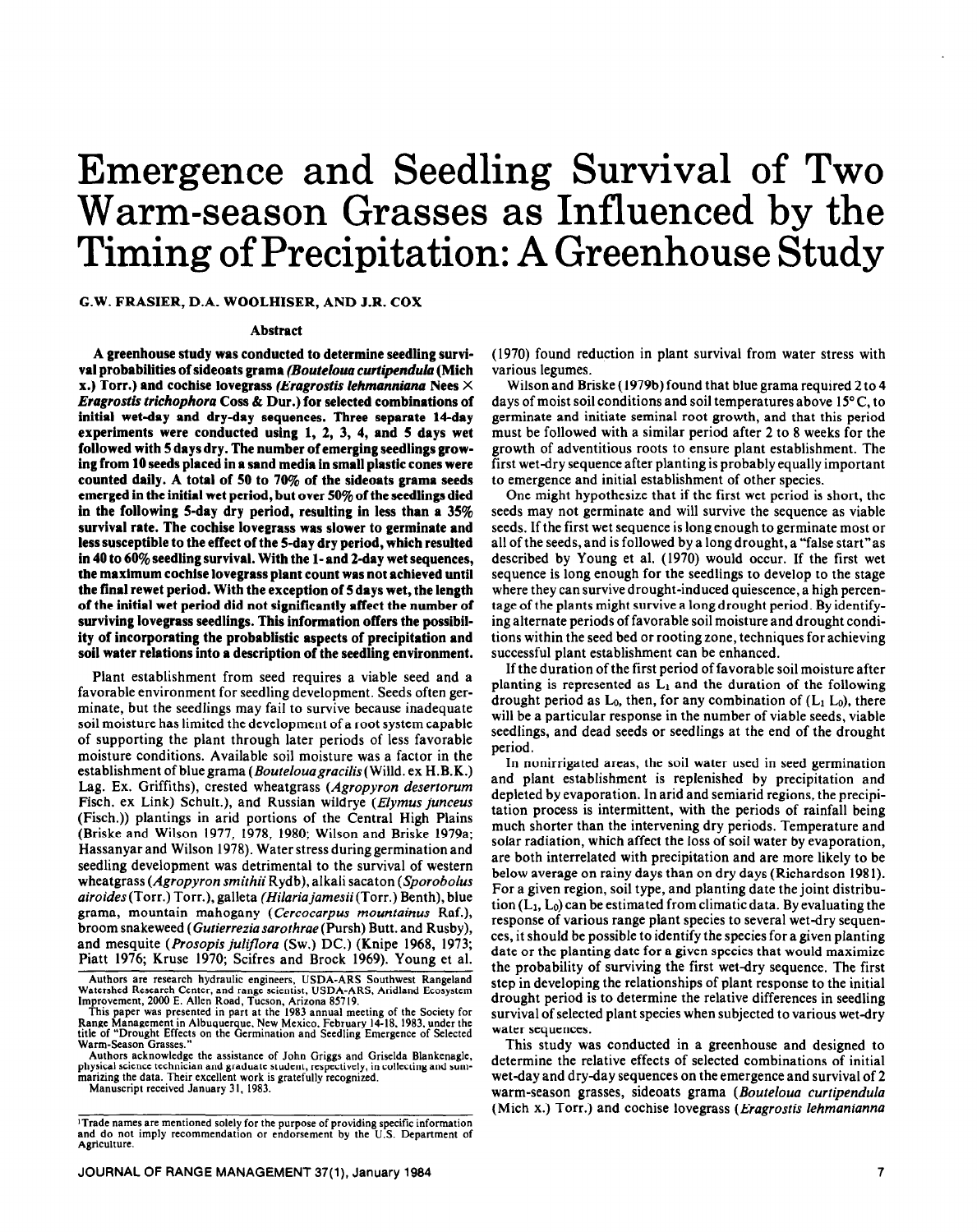*Nees X Eragrostis trichophora Coss. &* Dur.).

#### **Methods and Materials**

Two cotton balls were placed in the bottom of 3.8 cm diameter by 20 cm long tapered plastic cones (Ray Leach "conetainers")'. The cones were filled with 210 grams of dry 60-mesh silica sand to provide a reproducible, uniform growth media and to reduce problems of undesirable seed contamination. Ten dehulled seeds of sideoats grama or cochise lovegrass (lot germination, 98-100%) were placed on the dry surface and covered with a 2 to 3-mm layer of dry sand.

Water was applied to the cones with an overhead reciprocating spray boom sprinkling system. Two grooved tracks on each side supported the spray bar at a height of 77 cm above the top of the cones. A variable speed reversible electric motor operated a chain drive to move the spray bar across the work area at a speed of 10 cm/ sec. The spray bar consisted of I .3 cm diameter galvanized steel pipe with 2 spray nozzles (Spray Systems No. 1/8 K - SS.75) Floodjet)<sup>1</sup> spaced 113 cm apart, and operated at a pressure of 207 kPa. The work area under the spray bar was 175 by 250 cm.

The spray pattern was checked using cones with sealed bottoms placed in a row perpendicular to the travel direction of the spray boom. The volume of water from 10 passes of the spray bar was measured. Four areas, each 7 cone rows wide, were located in which the maximum variation of application was  $\pm$  0.2 mm of water per cone (2.5 to 3.0 mm total application). The coefficient of variation within an area ranged from 5 to 8% and the standard deviation of applied water ranged from 0.14 to 0.20.

The seeded cones were watered in predetermined wet-dry-wet sequences of 1, 2, 3, 4, and 5 days wet followed with 5 days dry. Following the dry period, the cones were sprayed daily for the remainder of the 14 day study to determine the number of viable seeds which had not previously germinated. Two separate 14-day experiments were conducted using the 5 wet-dry water sequences. One additional experiment was conducted with the 1 day and 2 day wet, 5 day dry water sequences.

Six cones in each rack were randomly selected for daily weighing to determine evapotranspiration losses and the quantity of water applied. All cones initially received 20 grams of water ( $\simeq$ 10%) moisture by weight). In the wet period, cones were sprinkled daily with sufficient water to bring the average moisture content of the cones back to the original weight. Water was not added to the cones during the dry period. Cones in a dry period were protected during sprinkling with rack covers constructed from 18-gauge galvanized sheet metal. To reduce the possibility of plants dying because of a nutrient deficiency, each cone was given 5 ml of a one-quarter strength Hoagland solution on day 10.

The study design was 5 completely randomized blocks with 6 replications for each species. The number of live plants in each cone was counted each day. The daily plant counts were analyzed by analysis of variance techniques. Duncan's new multiple range test was used to evaluate differences among means ( $P\leq 0.05$ ).

A separate study was conducted to measure the change in the water content of the sand with depth during a dry sequence. Eighteen cones were filled with 170 g of dry sand, then 17 g of water were applied to the surface. After equilibrating for 2 h, the cones were reweighed. Three cones were randomly selected and sectioned into 3-mm layers. The moisture content of each layer was gravimetrically determined. The remaining cones were placed, uncovered, in the greenhouse adjacent to the seeded cones. Each day at 0900 and 1400 h, all of the remaining cones were reweighed and 3 cones randomly selected for moisture content with depth determination. The relationship between soil moisture content and soil moisture tension for the sand was determined using standard porous pressure plant techniques.

#### **Results and Discussion**

Daily mean plant counts for days 2, 5,9, and 12 are shown in Table 1 for the I and 2 day wet, 5 day dry water sequences. Day 2 represents the period when sideoats grama had the greatest number of seedlings. Day 5 is the middle of the dry period. Day 9 was indicative of the period of plant recovery following the dry period. Day 12 represents the period when all remaining viable seeds would have emerged.

Differences of 1.0 to 1.5 plants per cone were significant  $(P \le 0.05)$  (Table 1). The total average water loss for both species, for experiments 1,2, and 3, in the 1 day wet water sequence, was 42.6, 45.2, and 43.3 mm per cone, respectively. For the 2 day wet sequence, the total average water loss was 44.9,46.0, and 44.1 mm per cone for each experiment, respectively. Differences in the means of the total water use were not significant ( $P\leq 0.05$ ). Differences in the daily means of the number of plants between the experiments are attributed to variability in solar radiation and air temperature caused by cloudy days, coupled with minor differences in depth of seeding. Seeds planted at deeper depths had longer periods of time when soil moisture was adequate for germination, root elongation, and seedling emergence. Even in the greenhouse on clear, sunny days, the surface layer of the sand in the cones dried

|                       |                   |          |                   |                  |                  | Plants/cones      |                   |                  |
|-----------------------|-------------------|----------|-------------------|------------------|------------------|-------------------|-------------------|------------------|
| Day after<br>Planting | Moisture sequence |          | Sideoats grama    |                  |                  | Cochise lovegrass |                   |                  |
|                       | Days wet          | Days dry | Exp 1             | Exp 2            | Exp 3            | Exp 1             | Exp <sub>2</sub>  | Exp 3            |
| $\overline{2}$        |                   |          | 5.8a <sup>1</sup> | 4.7 <sub>b</sub> | 4.1 <sub>b</sub> | 0.3a              | N.P. <sup>2</sup> | 0.1a             |
|                       |                   |          | 6.6a              | 6.0a             | 6.1a             | 0.7a              | < 0.1b            | 0.3 <sub>b</sub> |
| 5                     |                   |          | 2.9a              | 0.9 <sub>b</sub> | 0.8 <sub>b</sub> | 2.7a              | 0.1 <sub>b</sub>  | 0.6 <sub>b</sub> |
|                       |                   |          | 5.0a              | 1.9b             | 2.6 <sub>b</sub> | 5.5a              | 1.5c              | 4.1 <sub>b</sub> |
| 9                     |                   |          | 1.6a              | 1.3a             | 1.8a             | 3.2 <sub>b</sub>  | 2.2c              | 4.1a             |
|                       |                   |          | 1.7a              | 0.5a             | 2.1a             | 3.2 <sub>b</sub>  | 1.8c              | 4.6a             |
| 12                    |                   |          | 1.7a              | 2.1a             | 2.5a             | 3.8a              | 3.6a              | 4.5a             |
|                       |                   |          | l.3b              | 0.7 <sub>b</sub> | 2.5a             | 3.5 <sub>b</sub>  | 2.8 <sub>b</sub>  | 4.8a             |

Table 1. Comparison of the mean plant count of 30 cones planted with 10 seeds of sideoats grama or Cochise lovegrass at four selected days in three **experiments with 1 and 2 day wet, 5 day dry moisture sequence.** 

'Means in rows, for each species, with different letters are significant ( $P \le 0.05$ ). 'No plants in any cone.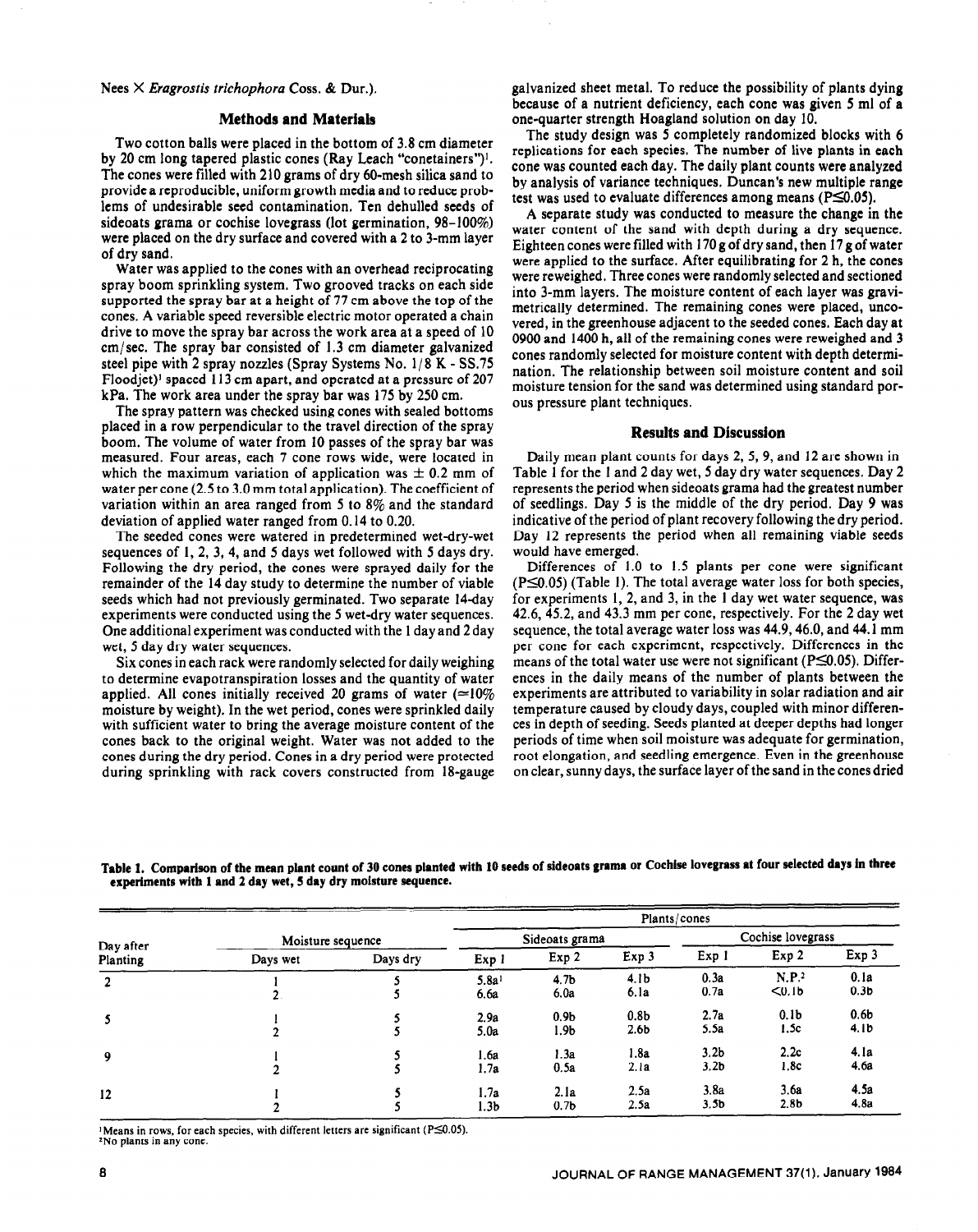very rapidly. On cloudy days, the media surface remained wetter for longer periods because of reduced evaporation rates.

The daily plant count data for the 5 different wet-dry water sequences show that the sideoats grama produced seedlings very rapidly, even with the short water sequences (Fig. 1). Fifty to  $70\%$ of the seeds produced seedlings in 2 to 5 days. Over 70% of these seedlings succumbed during the dry period after the 1, 2, or 3 day wet water sequence, and over 50% died after the 4 and 5 day wet sequences (Table 2). The final plant count, after 13 days, represented 25 to 50% of the maximum number of plants counted, but only 15 to 35% of the number of seeds planted.

The cochise lovegrass was slower to germinate, and there was a more pronounced effect of the length of the first water period on the initial plant count (Fig. 1). Approximately 10% of the seeds produced a seedling in 4 days with the 1 day wet water sequence, while over 60% produced seedlings in 5 days with the 5 day wet water sequence (Table 2). Plant mortality from the dry period ranged from 10% with the 5 day wet sequence, to 30% with the 2 and 3 day wet sequences. Final plant count showed that 40 to 60% of the cochise lovegrass seeds produced seedlings, which represented 75% survival of the maximum plant count. With the exception of the 5 day wet combination, the length of the initial wet period did not affect the number of surviving seedlings.

There was a 10 to 30% increase in plants per cone following the dry period for the sideoats grama at 1 day wet and the cochise lovegrass at 1 day and 2day wet (Table 2). This increase, following resumption of watering, is a result of new plants from seeds which had not germinated in the initial wetting and, possibly, a few plants which were not completely dead in the dry period. The increased plant count, following the dry period, was not evident for the 4and 5 day initial wet sequences. Total water use among the 5 water sequences was not significantly different ( $P \le 0.05$ ).

The relation of seed germination of sideoats grama and cochise lovegrass to soil moisture tension is unknown. The germination of alkali sacaton, western wheatgrass, lehmann lovegrass (*Eragrostis lehmanniana Nees.),* Arizona cottontop *(Trichachne insularis Nees.),* and plains bristlegrass (Setaria *macrostachy* H.B.K.) and some range legumes have been reduced by 50% at soil moisture tensions of 1 to 4 bars, compared to germination at 0 bars (Knipe 1968, 1973; Young et al. 1970; Tapia and Schmutz 1971).

The potential effect of surface drying of the soil on seedling establishment is demonstrated in Figure 2. Moisture tensions of 4 bars were attained when the sand had dried to slightly less than 2% moisture by weight. The 2% moisture level was reached in the top 15 mm after approximately 48 h. If a moisture tension of 4 bars is



**Fig. 1.** *Daily mean plant count from 10 see& of sideoats grama and Cochise lovegrass during 5 different lengths of* **wet** *periods each followed with 5 dry days.* 

critical to survival of sideoats grama or cochise lovegrass seedlings, then germinated seeds with a seminal root of less than 15 mm by the end of 48 h probably did not survive. This would explain the relatively high percentage of sideoats grama plants which died during the 5 day dry period following 1 and 2 day wet periods.

The probability of a plant or viable seed surviving the first wet and subsequent dry period after planting can be denoted as  $q(L_1, t)$ L<sub>0</sub>), O $\leq q \leq 1$ , where L<sub>1</sub> = length of wet sequence in days, and L<sub>0</sub> =

Table 2. **The effect of five wet-dry sequences on the initial, minimum, end final plant counts of sideoats grama and Cochise lovegrass.** 

| Moisture sequence |          | Total water loss per |                  | Plants per cone |              |
|-------------------|----------|----------------------|------------------|-----------------|--------------|
| Days wet          | Days dry | cone in mm           | Initial          | Minimum         | Final        |
|                   |          | Sideoats             |                  |                 |              |
|                   |          | 43.8                 | 4.9 $(2)^{1}c^2$ | 1.2 (6) $b$     | $2.3(13)$ bc |
| $\overline{a}$    |          | 44.9                 | 6.3(3) b         | $1.5$ (7) b     | 1.5(13) d    |
|                   |          | 44.5                 | 6.2(3) b         | $1.7$ (8) b     | 1.8(13)cd    |
| 4                 |          | 41.5                 | 7.1 $(5)$ a      | 3.4(13) a       | 3.4(13) a    |
| 5                 |          | 44.3                 | 6.1(5) b         | 3.0(13) a       | $3.0(13)$ ab |
|                   |          | Cochise              |                  |                 |              |
| $\mathbf{1}$      |          | 43.8                 | 1.2(4) d         | $1.0$ (6) d     | 4.1 $(13) b$ |
| 2                 |          | 44.9                 | 3.8 $(4)$ c      | 2.6 $(7)$ c     | 3.9(13) b    |
| 3                 |          | 44.5                 | 5.3(5) b         | 3.6 $(8)$ b     | 4.0 $(13)$ b |
| 4                 |          | 41.5                 | 5.5(5) b         | 4.0 $(9) b$     | 4.4 $(13)$ b |
| 5                 |          | 44.3                 | 6.7(8) a         | 6.0(13) a       | 6.0(13) a    |

**'The number in parenthesis is the day of that plant count.** 

<sup>2</sup> Means in a column for each species with different letters are significant ( $P \le 0.05$ ).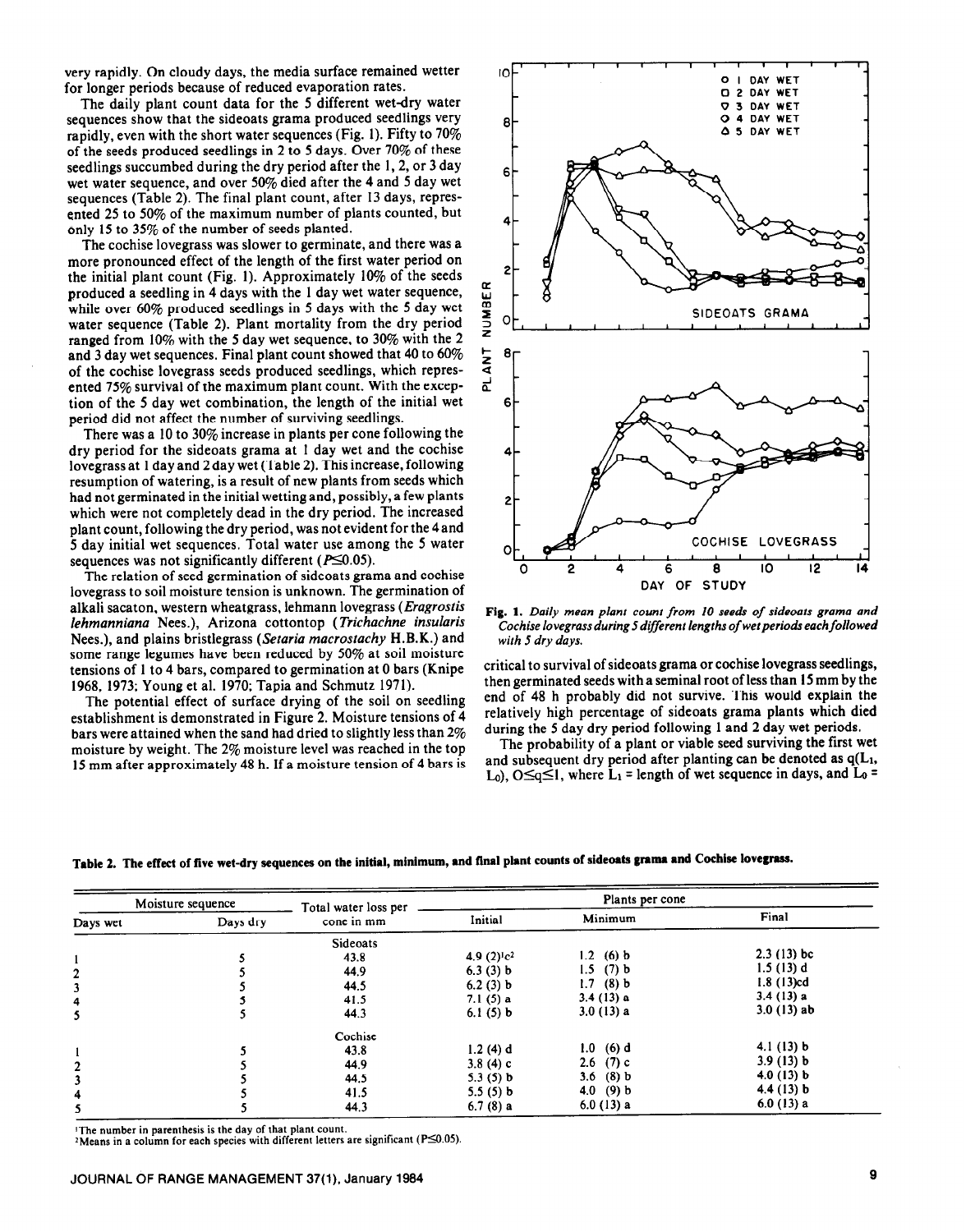**Dry** Chise lovegrass Sideoats grama<br> **Chise lovegrass** Sideoats grama days  $Wet days (L_1)$  (Wet days  $(L_1)$ (Lo) 1 2 3 4 5 1 2 3 4 5 .5 .6 .4 .7 .6  $\begin{array}{ccccccc} & & & \leq & 1 & & \dots & 3 & & \dots & 5 & & \dots & 6 & & \dots & 6 \end{array}$  $(.3)$  $(.1)$ 2 5 .5 .6 .4 .4 .6 .6 ಿ .3 .3 .6 .6 3  $\frac{1}{(3)}$   $\frac{4}{(1)}$  5  $\frac{5}{(5)}$  7  $(.1)$ .4 .5 .6 .2 .2 .2 .5 .4  $(.3)$  $(.1)$  $\cdot$  $.1$   $.2$   $.4$   $.3$ .4 .4 .6 5 (.3)  $(1)$  $(.1)$ 

**Table 3. Survival probability for Cochise lovegrass and sideoats grama for various combinations of the first wet-dry days** (h, Lo) **sequence following planting.** 

'Numbers in parentheses are the inferred probabilities that a viable seed has not germinated during the wet period for that (L<sub>1</sub>, L<sub>0</sub>) combination.

length of dry sequence in days. In this study, the survival probability,  $q(i, 5)$ ,  $i = 1, 2, ..., 5$ , is simply the number of plants counted on a given day after the dry sequence divided by 10, the number of seeds planted. This probability does not account for additional water, nutrient, or plant competition factors. We can also estimate the intervening values. For the longer wet sequences, we assume that all seeds would have germinated, and that the average number of surviving plants is only a function of the length of the dry period, LO. For short wet sequences with dry sequences less than 5 days, we can estimate the average number of viable seeds that did not germinate in the initial wetting from the increase in the number of plants following the termination of the 5 day dry sequence. From these data, we can compute the discrete function  $q(L_1, L_0)$ ,  $L_1, L_0 =$ 1, 2, ..., 5 (Table 3). These survival probabilities are a function of

the random variables  $L_1$  and  $L_0$ , which in turn are affected by solar radiation, temperature, wind, seedbed microtopography and other factors.

The survival probability for 1 wet day followed by 5 dry days is approximately 0.4 for the cochise lovegrass and 0.2 for sideoats grama. Both probabilities include viable, but ungerminated, seeds which have survived this sequence. This demonstrates that a rapid response by sideoats grama to a simple signal (rain on one day) may reduce plant reproductive potential.

The expected survival probability can be estimated by the equation:

$$
E(q) = \sum_{L_0 = 1}^{\infty} \sum_{L_1 = 1}^{\infty} q(L_1, L_0) P_n(L_1, L_0)
$$
 (1)



**Fig. 2.** *Soil* moisture *profiles of 60-mesh silica sandin cones during the dry periodfollowing initial wetting and moisture tension curve as determined /iom pressure plate studies.*